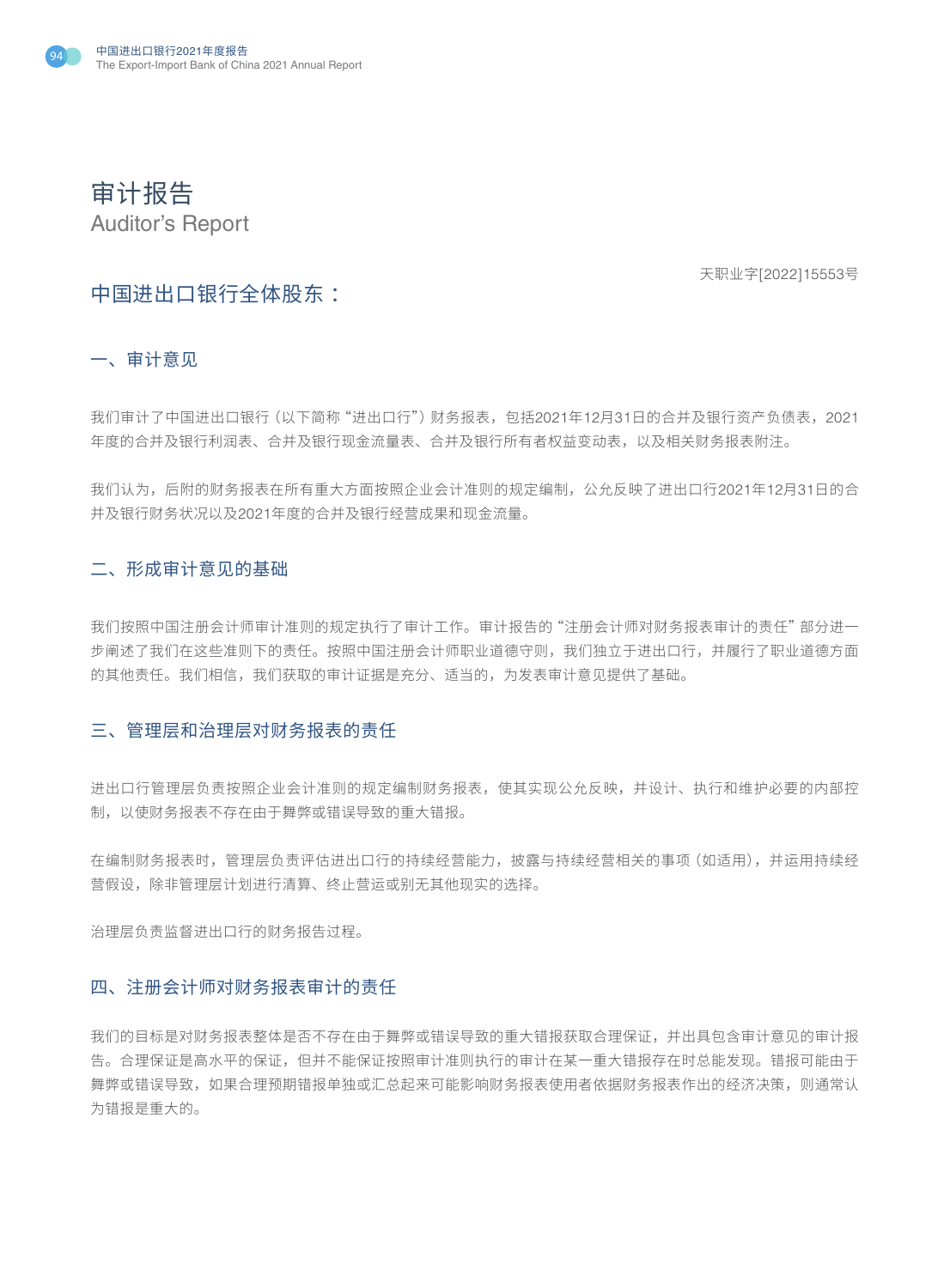

在按照审计准则执行审计工作的过程中,我们运用职业判断,并保持职业怀疑。同时,我们也执行以下工作:

(1)识别和评估由于舞弊或错误导致的财务报表重大错报风险,设计和实施审计程序以应对这些风险,并获取充分、适 当的审计证据,作为发表审计意见的基础。由于舞弊可能涉及串通、伪造、故意遗漏、虚假陈述或凌驾于内部控制之 上,未能发现由于舞弊导致的重大错报的风险高于未能发现由于错误导致的重大错报的风险。

(2)了解与审计相关的内部控制,以设计恰当的审计程序,但目的并非对内部控制的有效性发表意见。

(3)评价管理层选用会计政策的恰当性和作出会计估计及相关披露的合理性。

(4)对管理层使用持续经营假设的恰当性得出结论。同时,根据获取的审计证据,就可能导致对进出口行持续经营能力 产生重大疑虑的事项或情况是否存在重大不确定性得出结论。如果我们得出结论认为存在重大不确定性,审计准则要求 我们在审计报告中提请报表使用者注意财务报表中的相关披露 ;如果披露不充分,我们应当发表非无保留意见。我们的 结论基于截至审计报告日可获得的信息。然而,未来的事项或情况可能导致进出口行不能持续经营。

(5)评价财务报表的总体列报、结构和内容,并评价财务报表是否公允反映相关交易和事项。

(6)就进出口行中实体或业务活动的财务信息获取充分、适当的审计证据,以对财务报表发表审计意见。我们负责指 导、监督和执行集团审计,并对审计意见承担全部责任。

我们与治理层就计划的审计范围、时间安排和重大审计发现等事项进行沟通,包括沟通我们在审计中识别出的值得关注 的内部控制缺陷。

以下无正文



中国注册会计师 :







中国注册会计师 :

中国注册会计师 :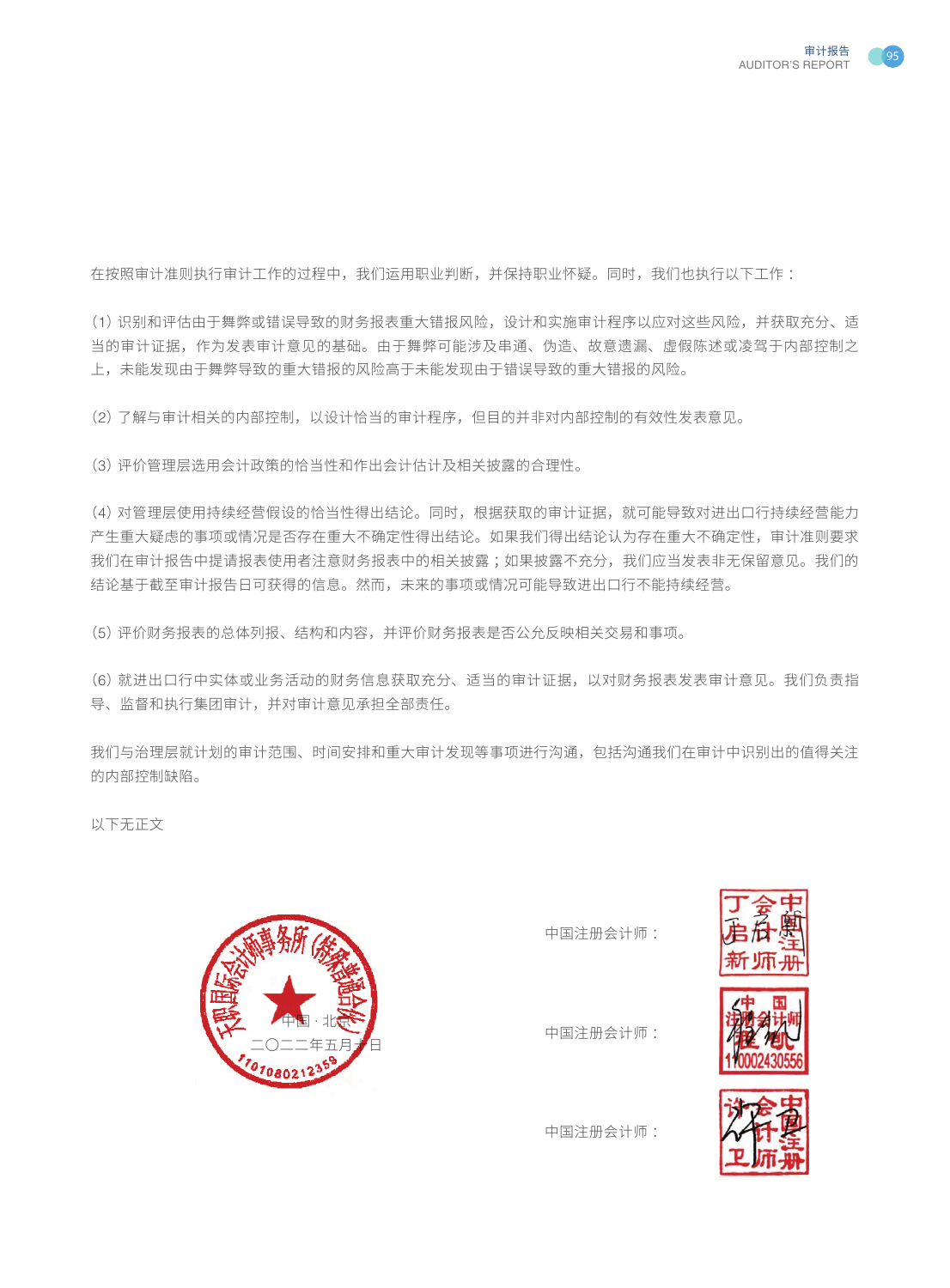

# Auditor's Report

English Translation for Reference Only Baker Tilly China [2022] No. 15553

# All shareholders of the Export-Import Bank of China:

#### I. Opinion

We have audited the financial statements of The Export-Import Bank of China (hereinafter "the Bank"), which comprise the consolidated and the Bank's balance sheets as at December 31, 2021, and the consolidated and the Bank's income statements, consolidated and the Bank's cash flow statements and consolidated and the Bank's statements of changes in owner's equity for the year then ended, and notes to the financial statements.

In our opinion, the accompanying financial statements present fairly, in all material respects, the consolidated and the Bank's financial positions as at December 31, 2021, and their financial performance and their cash flows for the year then ended in accordance with the requirements of Accounting Standards for Business Enterprises.

#### II. Basis for Opinion

We conducted our audit in accordance with China Standards on Auditing. Our responsibilities under those standards are further described in the Auditor's Responsibilities for the Audit of the Financial Statements section of our report. We are independent of the Bank and have fulfilled our other ethical responsibilities in accordance with the China Code of Ethics for Certified Public Accountants. We believe that the audit evidence we have obtained is sufficient and appropriate to provide a basis for our opinion.

# III. Responsibilities of Management and Those Charged with Governance for the Financial **Statements**

Management of the Bank is responsible for the preparation of the financial statements to achieve fair presentation in accordance with Accounting Standards for Business Enterprises, and for the design, implementation and maintenance of such internal control as management determine is necessary to enable the preparation of the financial statements that are free from material misstatement, whether due to fraud or error.

In preparing the financial statements, management is responsible for assessing the Bank's ability to continue as a going concern, disclosing, as applicable, matters related to going concern and using the going concern basis of accounting unless management either intend to liquidate the Bank or to cease operations, or have no realistic alternative but to do so.

Those charged with governance are responsible for overseeing the Bank's financial reporting process.

### IV. Auditor's Responsibilities for the Audit of the Financial Statements

Our objectives are to obtain reasonable assurance about whether the financial statements as a whole are free from material misstatement, whether due to fraud or error, and to issue an auditor's report that includes our opinion. Reasonable assurance is a high level of assurance, but is not a guarantee that an audit conducted in accordance with auditing standards will always detect a material misstatement when it exists. Misstatements can arise from fraud or error and are considered material if, individually or in the aggregate, they could reasonably be expected to influence the economic decisions of users taken on the basis of these financial statements.